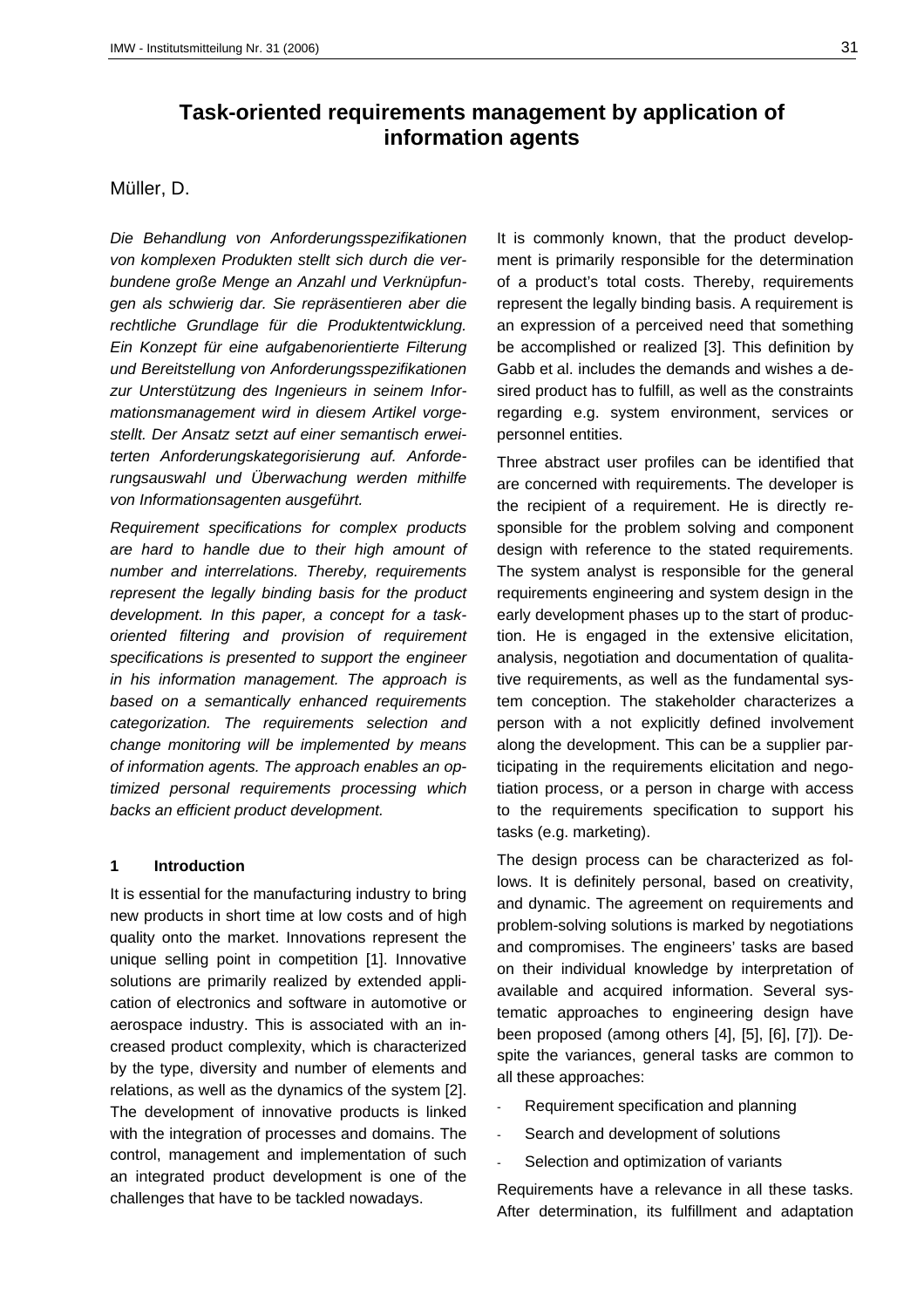have to be considered continuously [8]. The procurement of information changes its focus during the course of the development cycle [9]. It is problem-oriented in the beginning (What has to be created?), and alters to solution-oriented to the end (Does my solution fulfill all demands?). The aforementioned user profiles are also characterized by different informational needs. Additionally, the view on information is influenced by the respective task, e.g. regarding the level of detail.

The statement of requirements represents a problem regarding their qualitative documentation, especially in matters of clearness and analysis. Nowadays, the specification of requirements results still predominantly in a natural language based format. Model-based or graphic approaches are not widely distributed yet in the manufacturing domain. The application of text is linked with problems of e.g. incompleteness, inconsistency or ambiguity [10]. This restricts a computer-based processing. Additionally, the increasing product complexity affects the number of requirements and the level of interrelations. This has an aggravating influence on their processability.

The identification of relevant requirements has a positive influence on the quality of the generated results [11]. Nevertheless, the complexity of the requirements document raises the need for a specific support, as a manual analysis and processing is extremely time-consuming respectively hard to realize. This is supported by the psychological point of view. The human ability to handle a great amount of information is limited, which leads to an incomplete or reduced consideration [12]. Requirements of high quality and the opportunity of their goaloriented processing will meet the problem of information overload and support the necessary systematic proceedings [13].

The approach to enable a supported provision of only those requirements that are relevant for a specific task leads to the objective of a flexible, taskoriented requirements filtering. The user should be able to extract requirements from a database-driven requirements document by specification of a taskspecific retrieval request. Additionally, the user should be notified on relevant changes in requirement specifications to always act on the latest status of requirements. This problem entails:

- Intelligent analysis/ selection of requirements,
- Task-oriented requirements editing and processing,
- Continuous, flexible requirements management,
- Change monitoring.

The remainder of this paper will describe the conceptual approach for the task-oriented requirements management by intelligent assistance regarding requirements filtering in detail, followed by the specification of the associated agent system, and conclude with the synopsis and evaluation of the proposed concept.

#### **2 Concept Development**

The functions that will be fostered by the introduced approach focus on the coverage and control of the complexity in requirements specifications, enable an efficient search and selection of requirements, and can be flexibly and continuously adopted by users during their variable tasks. Fundamentals to this method are the semantically enhanced categorization of requirements, information model integration, and the adoption of information agents for the task-oriented analysis, filtering, and monitoring of requirements.

With reference to Belkin and Croft, the problem of information filtering can be identified as the selection of information relevant for an individual user [14]. The qualification of information agents can be gathered from the definition. Klusch characterizes an information agent as an autonomous, computational software entity that has access to one or multiple, heterogeneous and geographically distributed information sources, and which pro-actively acquires, mediates, and maintains relevant information on behalf of users or other agents preferably just-in-time [15].

The basic skills of an information agent are divided in communication, collaboration, knowledge, and low-level tasks [16]. Communication can be accomplished with information systems including databases, agents or users. The interaction respectively collaboration with users or agents can be established on higher-level. Data, information or knowledge of different formats can be processed by the information agent, including ontological knowledge, metadata, profiles and natural language. Main tasks regarding the handling of information involve its retrieval, filtering, integration and visualization. The basic skills are interrelated and form the specific capability of an information agent.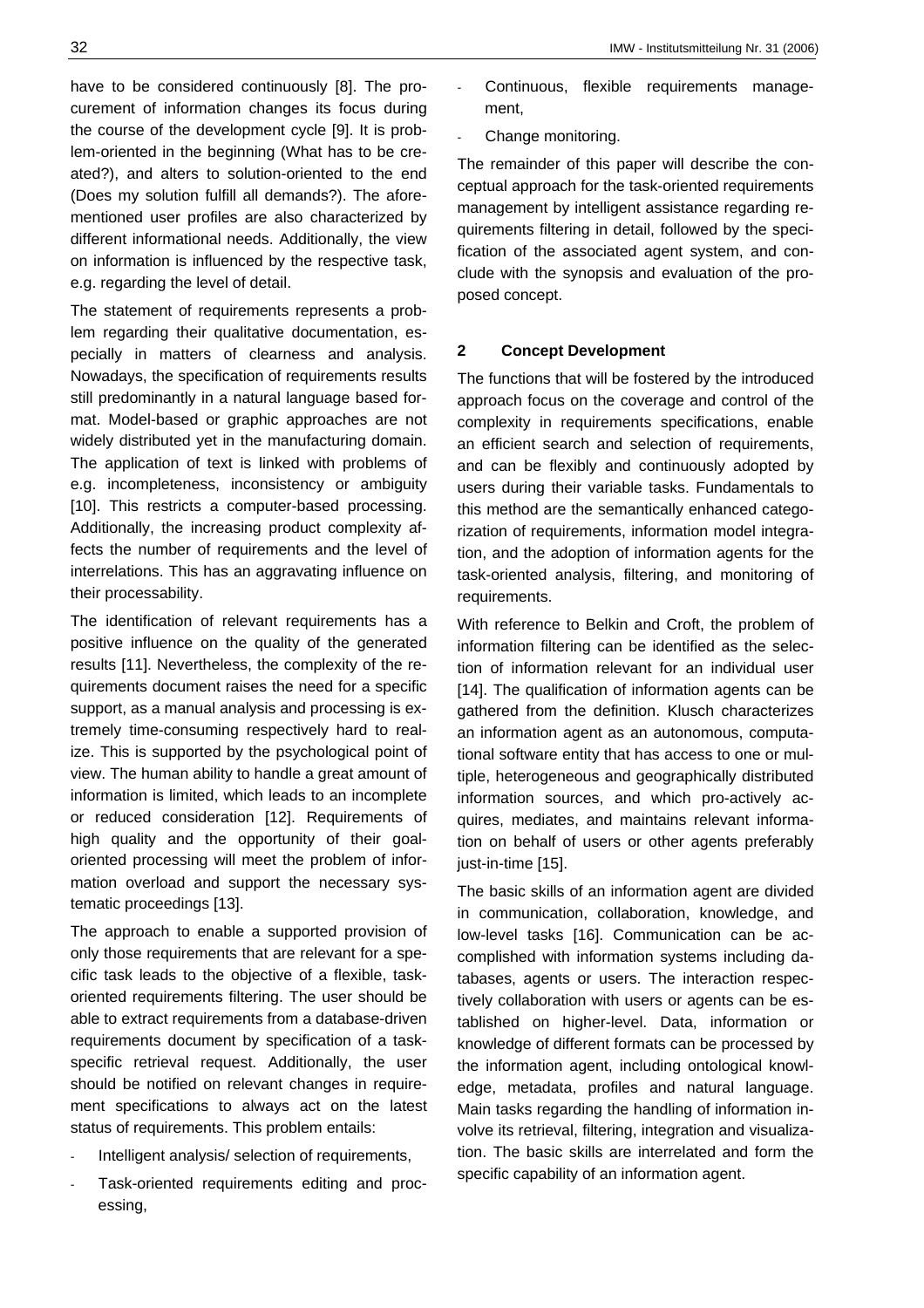The general applicability of information agents still asks for a task-specific configuration and determination regarding agent, environment, and information basis. As mentioned before, the processing of natural language by IT-systems is limited. This includes especially the identification of relevant information. It is necessary to cope with the vagueness and complexity of semantic relations of requirements. Therefore, an enhanced organization of requirements is necessary based on a formal specification mechanism, which can be achieved by a categorization of requirements, in accordance with Gabb [3].

It is mandatory that the semantic relationships will be covered by a defined schema. By mapping of requirement contexts, the efficiency regarding their IT-supported analysis will be improved significantly. The semantic allocation of data is of high complexity and within the focus of several actual research initiatives, e.g. the developments of the Semantic Web<sup>1</sup> are of high importance in this area. Thereby, the integration of ontologies has been considered as formal specification mechanism. Gruber specified a commonly agreed definition, whereas an ontology is an explicit specification of a conceptualization [17]. An ontology extends the linguistic means of expression of a corresponding representation [18]. A basic product ontology refers mainly to clas-

sification systems [19]. Methods that are used by ontology integration approaches are e.g. text similarity, keyword extraction, structural analysis, and data interpretation and analysis [19].

The generation of a classification system for requirements solely realized per ontology requires immense efforts due to the existing complexity and diversity. A reduced system would limit the functionality and flexibility. Due to this fact, the integration to the standardized systems engineering reference model ISO 10303 STEP AP233 has been taken into account, pre-published as publicly available specification ISO/ DRAFT-PAS 20542:2004(E) [20].

The following is within the scope of AP233:

- Products with system concept conformity,
- System definition and configuration control data pertaining to the design and the validation phases of a system's development,
- Requirements,
- Functional analysis data including functional behavior specifications,
- Physical architecture and synthesis data providing a high level view on the system under specification,
- Elements that are used to represent and trace requirements and functional allocation.

Fig. 1 shows a conceptual view of the AP233 system model in UML syntax, whereas every box represents a group of related entities. The central unit of functionality for requirements allows the integration of a classification system, besides the general representation of requirements, their interrelations and assignment to system specifications. The standard does not specify a fixed structure for requirement classification. A dynamical structure is provided instead by requirement classes and relationships. The semantics of requirement relationships will be covered by determination of explicit characteristics.



<sup>&</sup>lt;sup>1</sup>see http://www.w3.org/2001/sw/

l

 **Fig. 1.** Conceptual view of AP233 as described in [21]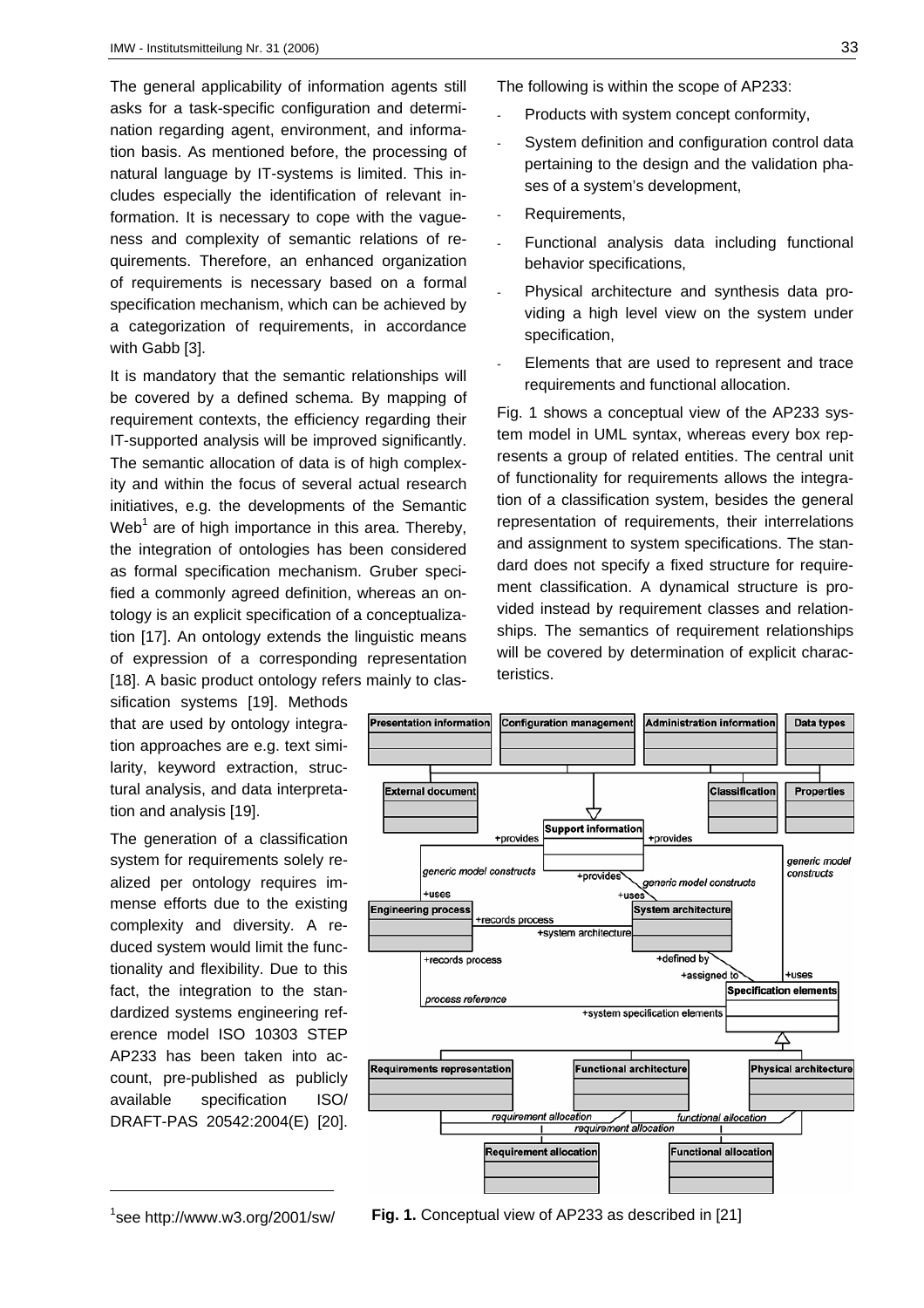The proposed extension of the AP233 reference model offers a great potential, which has not been exploited before. The mature, comprehensive requirement categorization adds a fundamental, semantic component to the information model. Additionally, the direct link of classification schema, requirements specification, and furthermore other system components enables an extended, flexible, complementary arrangement including an improved processability by IT systems.

The enhanced, categorized requirements respectively the modeled system specification

oriented requirements management. Nevertheless, it is necessary to prepare present requirements accordingly. The defined process of a classifying formalization is responsible for the transformation and categorized organization of natural language based requirements. Fig. 2 displays the relevant steps.

Set up on a structured, interpretable information basis, intelligent algorithms can be applied to deliver better and more reliable results regarding their advanced, selective tasks. The representation of categorized requirements promotes the mapping of existing relations, derivations or subdivisions. This fulfills the premises for an assisted detailing of requirements. The user will be able to make an goaloriented inquiry about requirements.

The lexical classification (node A1) includes the content related analysis of the natural language requirements regarding explicit characteristics. The resulting requirements model, initially extended by content-based classifications, will be completed within the following semantic classification (node A2). This step is responsible for the identification of implicit requirements characteristics and interrelations. The accordingly produced requirements model fulfills every qualification for a user initiated, intelligent assisted requirements analysis and selection (node A4). The entire process delivers filtered requirements as result, subject to a specified inquiry. The output will be presented to the user in the form of partial requirements lists.

The process of the classifying formalization can be optionally extended by application of an enhanced requirements formalization (node A3) according to Heimannsfeld [10]. This formalization is responsible for the transformation of natural language based requirements to a model based representation by



represents the operative basis for a task-**Fig. 2.** Requirements formalization and analysis process

systematic identification of linguistic and grammatical elements. The extensive generation of a formally enhanced requirements model promises improvements regarding the outcome of analyses and more precise information on details. Such specific type of information is not primarily in the focus of the aforementioned user profiles. Thus, it has to be balanced if the extra effort is reasonable.

Nevertheless, the standardized, model-based approach of the concept allows a variable, scalable implementation depending on respective needs. It should be noted, that the tasks of nodes A1 to A3 are carried out by human interaction, usually by the system analyst. These tasks require in-depth knowledge that is so far not reproducible or deducible by current IT systems. The system of information agents is responsible for the filtering of accordingly organized requirements. The design of an exemplary agent system for the realization of the proposed approach will be described in detail in the following section.

#### **3 Agent System**

The accomplishment of complex tasks regarding filtering, monitoring, and management of complex, numerous requirement specifications comprises the core functionality that has to be covered by the agent system. The systematic methodology according to [22] was chosen for the applied system development. This approach aims for the use of the JADE (Java Agent DEvelopment framework) platform in particular, including their inherent agent management concepts. JADE is a software frame-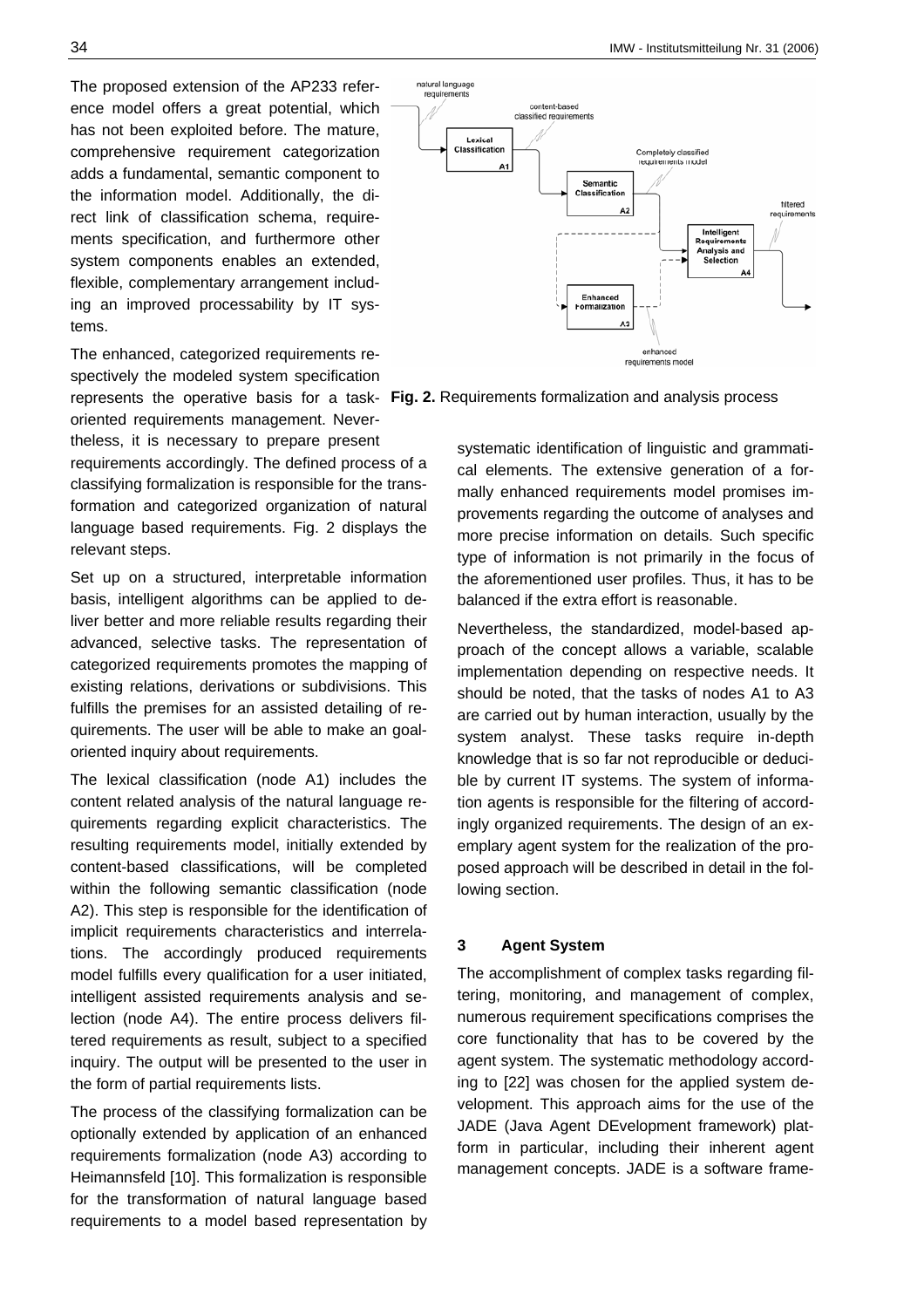work by TILAB<sup>2</sup> (Telecom Italia Lab) incorporating Java technologies. The enclosed middle-ware complies with the  $FIPA^3$  (Foundation for Intelligent Physical Agents) guidelines and supports the implementation and control of the agent system by provision of a basic agent architecture.

The modeling of the use case for the task-oriented requirements management and the systematic analysis of necessary agent tasks, interaction, and behavior based thereon resulted in the determination of four agent types. Thereby, security issues have not been considered, as well as agents for the general agent management non-specific to the problem. The overall concept of the system is displayed in Fig. 3.

Besides the agent types indicated by the circle, the aforementioned user profiles indicated by the actor symbol and three external resources indicated by the rectangle belong to the system. Acquaintances of components that require an interaction during execution are represented by the double-headed arrow.

The users of the system initiate the task-specific requirements retrieval by specification of search attributes and consideration of user related preferences. The agent system autonomously works off the request. The database of the requirement model constitutes the central information basis. Additionally, information on the user profiles will be managed and maintained in a database. The change management component is responsible for the system monitoring.

The Filter Agent takes on the interface function among user and system components. It represents the central point of organization and coordination of the task-oriented requirements filtering. Based on the conveyed search criteria specified by a request

and extended by general user preferences, relevant categories, attributes or model elements have to be identified and analyzed for the requirements selection. The determination results in the transfer of partial, goal-oriented search requests to a Provider Agent. The returned values of the multiple queries have to be correlated regarding e.g. relevance, redun-

l

dancy or consistency. The disclosure of ambiguous or incomplete results will cause renewed queries. The filtered requirements will be presented to the user with finalization of the query. A user related rating of filtered requirements regarding relevance optimizes further filtering processes. Query and result will be stored in the user profile index-based to enable traceability regarding updating.

The Provider Agent establishes the connection to the classified requirements model. The main task is to answer the queries. The Provider Agent directs the query to the database. Furthermore, it is able to perform task-oriented analyses of query and selected requirement attributes on his own and to activate specific sub-retrievals. This enables among others an additional tracing of structural requirements regarding insufficient classification, an extended examination of interface specifications, or an identification of relevant relations.

The Profile Agent represents the interface to the master data of the user profiles. This agent type coordinates the user related information management. This includes the allocation of the user profile at login, maintenance of user preferences and properties, and securing of indexed queries. In addition, requests from Filter Agent or Control Agent have to be served.

The Control Agent is responsible for the change monitoring of requirements. The completion of requirement adjustments will be registered based on a change management. Possible approaches are the setting of a change flag or the continuous surveillance. The notification process will be initiated autonomously. This incorporates the investigation of persons that have to be notified on a modification on the basis of stored query indexes or assigned person attributes. An identification causes a notifi-



 **Fig. 3.** Schema of the agent system

<sup>2</sup> http://jade.tilab.com/

<sup>3</sup> http://www.fipa.org/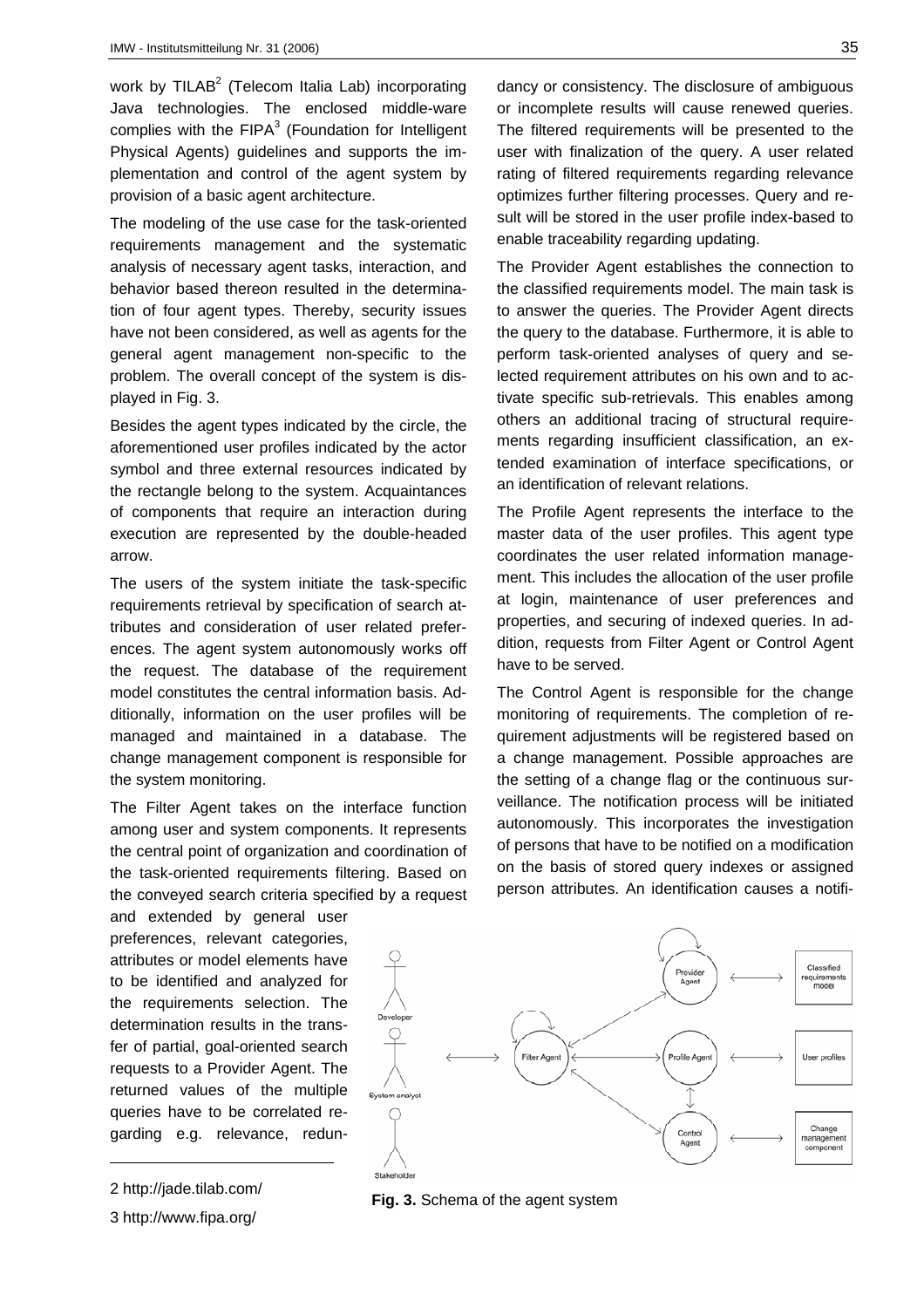cation (e.g. news service, email) of the respective person, inclusive the transmission of the updated requirement. It will be possible to transfer directly the requirement to the taskoriented portfolio including an update of the linked query index, or to start another query.

The filtering of requirements is a complex, iterative process. Due to the variety of attributes that have to be investigated, it is not possible to realize it by only one, combined query, even by categorized requirements. This is another argument for the application of information agents. Filter Agent and



 **Fig. 4.** Conceptual architecture

Provider Agent are mainly responsible for the proactive generation of partial queries by their agent types, which can be identified by the selfreferencing arrows in Fig. 3. The system conception needs some more detailing, e.g. regarding definition of explicit behaviors or interaction patterns, but this should be out of the scope of this paper.

An exemplary architecture for the agent system will be presented below. The main components can be divided in the system for an IT-based requirements engineering and management, the agent platform and the user interface, as displayed in Fig. 4. The proposed architecture still features degrees of freedom regarding the implementation.

The requirements management system (e.g. Doors  $XT<sup>4</sup>$ ) is the central application for the documentation and organization of requirements. The specified information model has to be supported, e.g. per configured interface for the data exchange. The modelbased classification and transformation of natural language based requirements can be realized by functional integration or by linking to an external system, which is the preferred solution. Such a system has been developed within the European re-

search project KARE<sup>5</sup> and can be integrated by simple extension regarding the categorization. The tool *demanda II* is based on an ECCO C++ standard library as application instance, generated by the ECCO Toolkit<sup>6</sup> of PDTec GmbH. Additionally, the modules of change and user profile management have to be integrated. The provided APIs can be used for the access by the information agents.

The agent system performs the analysis and filtering of requirements as well as their monitoring. The decision for the Jade platform has been justified before. The initialization of the platform incorporates the immediate generation and establishment of the default administrative components. The Jade platform is not restricted to only one host, as can be gathered from Fig. 4. The distributed execution is based on an application instance in form of the Java Virtual Machine (JVM). Each JVM corresponds to one agent container per host with a functional run-time environment for a parallel implementation. The task-specific customization of the agent environment is only necessary for the communication and behavioral patterns of the application agents, as well as the interface functionality. Every container based on a Java run-time environment

-

l

<sup>5</sup> KARE - Knowledge Acquisition and sharing for Requirement Engineering, EU ESPRIT No. 28916, 1998 - 2001, http://www2.imw.tu-clausthal.de/kare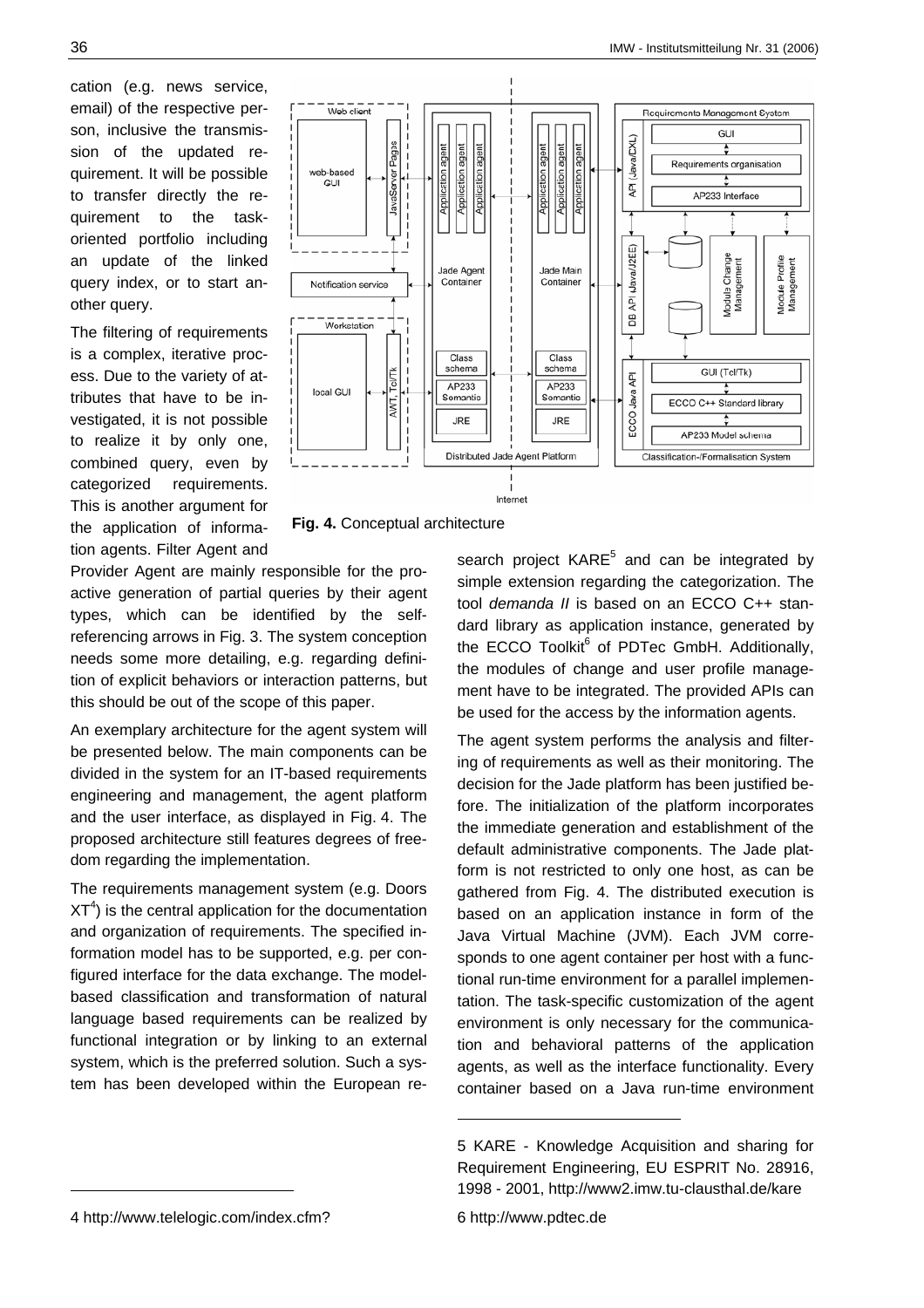(JRE) features the defined application agents with underlying class schema and AP233 semantics.

The general utilization of the system in terms of selected requirements retrieval and change information service will be handled by the user component of the system. This constitutes the main interface visible for the common user, which is responsible for the behavior controlling interaction of agent system and user. Thereby, it is possible to implement the graphical user interface (GUI) as local application on a workstation or web-based via a web client using a standard internet browser. The realization is supported by appropriate programming languages, such as Tcl/Tk or Java. It is not necessary to force an integration to the requirements management system, as the overlap within the user groups has to be assumed small. This should be considered only with respect to further developments of distributed requirements management solutions. The main focus of the development for this component is on the interface specification. The exemplary implementation uses JavaServer Pages technologies for the web-based solution respectively Tcl/Tk or the Abstract Window Toolkit<sup>7</sup> (AWT) for the machine-based approach. Nevertheless, the webbased approach will be favored with respect to best possible extensibility and connectivity to further agent systems. Additionally, possible mobile solutions will be supported. The notification service is a relevant feature of the user component. Possible solutions are email or news service, as mentioned before.

#### **4 Conclusion**

l

The conception of a system for a task-oriented filtering and provision of complex requirement specifications has been introduced in this paper. The realization of the approach will be achieved by comprehensive categorization of requirements, incorporating important semantic aspects, to provide a computer-interpretable information basis. On this groundwork, an agent-based filtering and monitoring of requirements is applicable to assist the user in his tasks by an easier, advanced and timesaving information management. The optimized, flexible and individually oriented processability of complex requirement structures improves their integration and consideration during the system respectively

product development. The system concept supports also the general accessibility of requirement specifications by all persons involved in modern, distributed development environments. The application of the approach will lead to a mature, efficient and less defective product development.

The detailed investigation of the task-oriented requirements management is presented in [23]. The relevance of the concept has been verified with the help of three case studies from different industrial areas. The characteristic activities of a taskoriented requirement categorization, their intelligent filtering, as well as the value-added, practical integration in the development process have been demonstrated. It is possible to master the complexity of requirements by semantically enhanced, categorized structures and hence intelligent interpretation. The integration of the approach can be achieved without major efforts, as just the requirements engineering process has to be adapted regarding the categorization. A domain-specific customization is recommended as well as the statement of guidelines, e.g. regarding scope and preciseness. The extent of the implemented categorization and the quality of the enquiry affect fundamentally the relevance of the results.

#### **5 Acknowledgment**

The Institute of Mechanical Engineering, Clausthal University of Technology, is partner of the EUfunded FP6 Innovative Production Machines and Systems (I\*PROMS) Network of Excellence which is funded by the European Commission under the Sixth Framework Programme (FP6-500273-2). The author would like to thank the Commission and the partners of the I\*PROMS Network of Excellence for their motivation, contribution and support.

#### **6 References**

- [1] A. Radon, "Enabling innovation integrating process," editorial, Produktdaten Journal, vol. 13, no. 1, ProStep iViP e.V., Darmstadt, July 2006, p. 3
- [2] U. Lindemann, "Methodische Entwicklung technischer Produkte - Methoden flexibel und situationsgerecht anwenden," ISBN 3-540- 14041-7, Springer Verlag Berlin et al., 2005
- [3] A. Gabb (Ed.), "Requirement categorization," Requirements Working Group of the International Council on Systems Engineering, INCOSE, 04 February 2001

<sup>7</sup> AWT in combination with Swing offers a class library for the Java related GUI programming